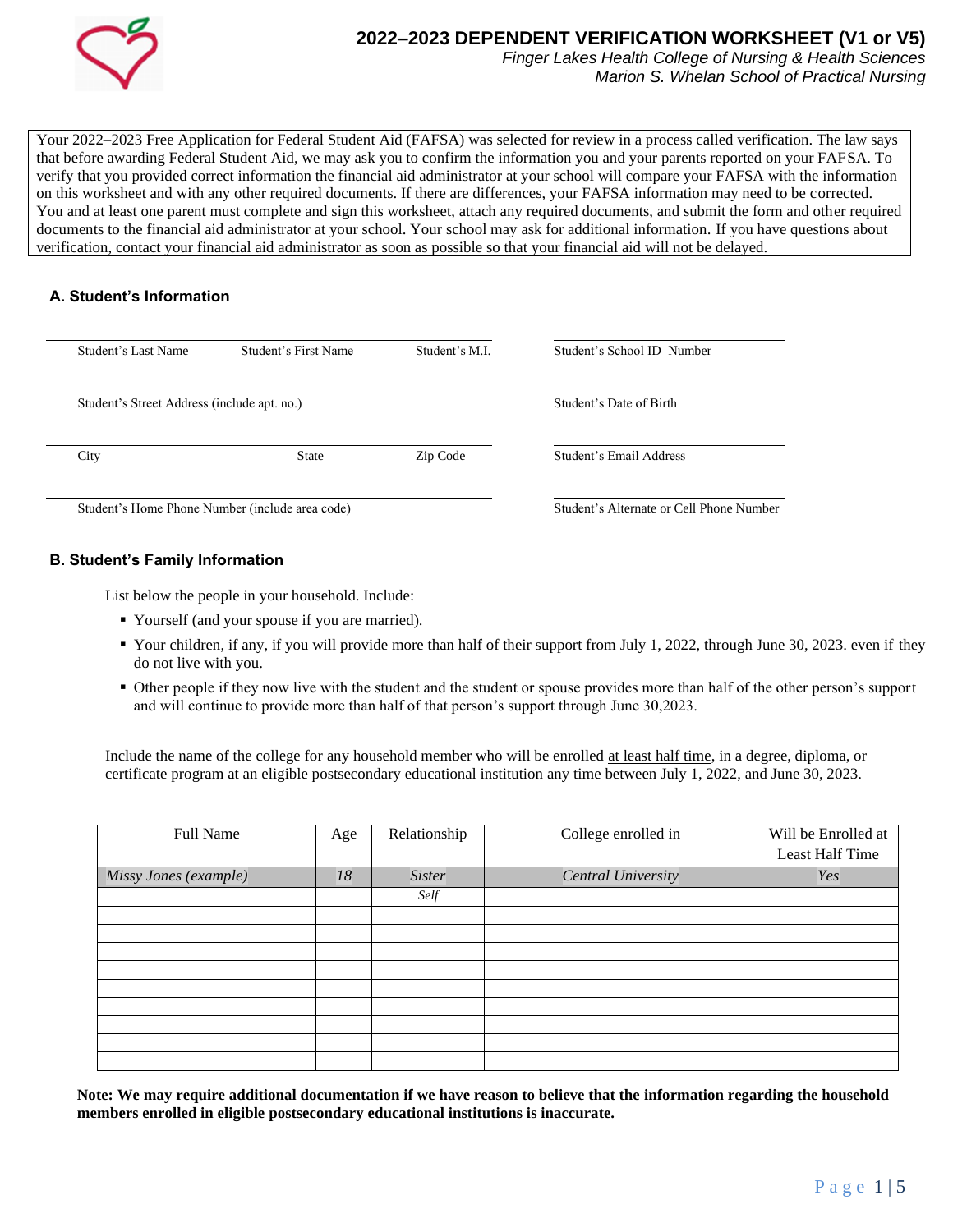# **C. Student's Income Information to Be Verified**

## 1. **Verification of 2020 Income Information for Student Tax Filers**

**Important Note:** The instructions below apply to the student and spouse if the student is married.

Notify the financial aid office if the student or spouse filed separate IRS income tax returns for 2020 or had a change in marital status after December 31, 2020.

**Instructions**: Complete this section if the student filed or will file a 2020 IRS income tax return. The best way to verify income is by using the IRS Data Retrieval Tool (IRS DRT) that is part of FAFSA on the Web at FAFSA.gov. In most cases, no further documentation is needed to verify 2020 income information that was transferred into the student's FAFSA using the IRS DRT if that information was not changed by the FAFSA filer. *If you need more information about when, or how to use the IRS Data Retrieval Tool see your financial aid administrator.*

# **Check the box that applies:**

The student has used the IRS Data Retrieval Tool in *FAFSA on the Web* to transfer 2020 IRS income tax return information into the student's FAFSA*.*

The student has not yet used the IRS Data Retrieval Tool but will use the tool to transfer 2020 IRS income information into the student's FAFSA once the student's IRS tax return has been filed.

The student is unable or chooses not to use the IRS Data Retrieval Tool, and the student will provide the school a copy of the **2020 IRS tax return transcript(s) or a signed copy of the 2020 income tax return and applicable schedules.** 

# A **2020 IRS Tax Return Transcript** may be obtained through:

- Get Transcript by MAIL Go to [www.irs.gov, u](http://www.irs.gov/)nder the Tools heading, click "Get a tax transcript." Click "Get Transcript by MAIL." Make sure to request the "IRS Tax Return Transcript" and *NOT* the "IRS Tax Account Transcript." The transcript is generally received within 10 business days from the IRS's receipt of the online request.
- Get Transcript ONLINE Go to [www.irs.gov, u](http://www.irs.gov/)nder the Tools heading, click "Get a tax transcript." Click "Get Transcript ONLINE." Make sure to request the "IRS Tax Return Transcript" and *NOT* the "IRS Tax Account Transcript." To use the Get Transcript Online tool, the user must have (1) access to a valid email address, (2) a text-enabled mobile phone (pay-as-you-go plans cannot be used) in the user's name, and (3) specific financial account numbers (such as a credit card number or an account number for a home mortgage or auto loan). The transcript displays online upon successful completion of the IRS's two-step authentication.
- Automated Telephone Request 1-800-908-9946. Transcript is generally received within 10 business days from the IRS's receipt of the telephone request.
- Paper Request Form IRS Form 4506T-EZ or IRS Form 4506-T. The transcript is generally received within 10 business days from the IRS's receipt of the paper request form.

## 2. **Verification of 2020 Income Information for Students with Unusual Circumstances**

Complete this section if the student has filed or willfile a 2020 income tax return with any of the following circumstances.

## **Check the box that applies:**

The student is required to file a 2020 IRS income tax return and **has been granted a filing extension by the IRS**, must provide:

- A copy of the IRS's approval of an extension beyond the automatic six-month extension if the individual requested an additional extension of the filing time for tax year 2020.
- Verification of Non-Filing (VNF) Letter (confirmation that the tax return has not yet been filed) from the IRS orother relevant tax authority dated on or after October 1, 2020 or a signed statement certifying that the individual attempted to obtain the VNF from the IRS and was unable to obtain the required documentation.
- A copy of IRS Form W–2 for each source of employment income received for tax year 2020 and,
- If self-employed, a signed statement certifying the amount of the individual's Adjusted Gross Income (AGI) and the U.S. income tax paid for tax year 2020.

The student has **filed an amended IRS income tax return** for tax year 2020, must provide:

- A signed copy of the 2020 IRS Form 1040X, "Amended U.S. Individual Income Tax Return," that was filed with the IRS; *and*
- A 2020 IRS Tax Return Transcript (that will only include information from the original tax return and does not have to be signed) **or** a signed copy of the 2020 IRS Form 1040 and the applicable schedules that were filed with the IRS **or** used the IRS Data Retrieval Tool in FAFSA on the Web to transfer 2020 IRS income information.

The student **was the victim of IRS tax-related identity theft**, must provide:

A Tax Return Database View (TRDBV) transcript obtained from the IRS, or any other IRS tax transcript(s) that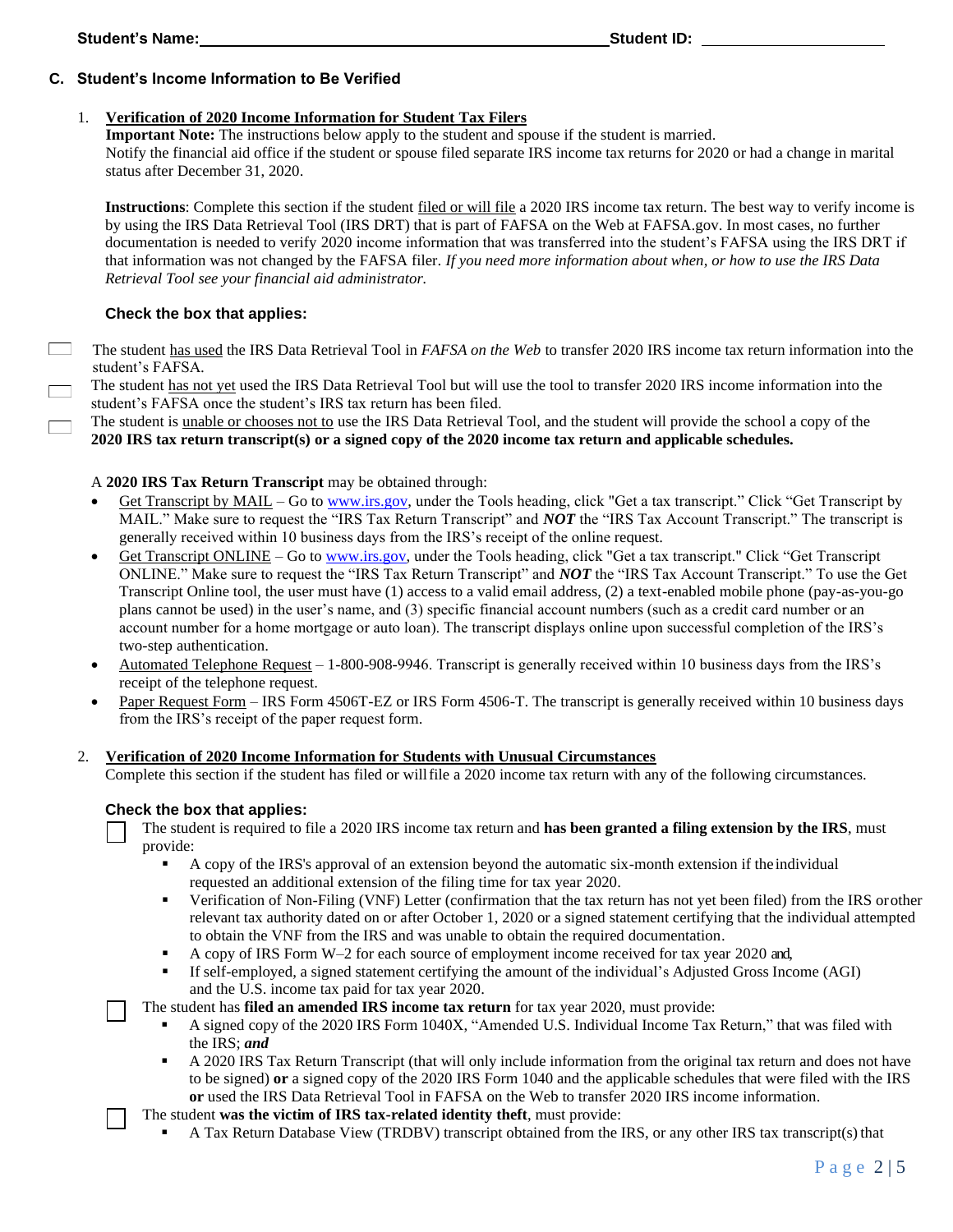includes all the income and tax information required to be verified; *and*

**•** A statement signed and dated by the tax filer indicating that he or she was a victim of IRS tax-related identity theft and that the IRS is aware of the tax-related identity theft.

# 3. **Verification of 2020 Income Information for Student Nontax Filers**

Complete this section if the **student will not file** and is **not required** to file a 2020 incometax return with the IRS.

#### **Check the box that applies:**

The student was not employed and had no income earned from work in 2020.

The student was employed in 2020 and has listed below the names of all the student's employers, the amount earned from each employer in 2020, and whether an IRS W-2/1099 form is provided. Copies of all 2020 IRS W-2/1099 forms issued to the student by employers must be provided. *List every employer even if they did not issue an IRS W-2 form. Attach the W-2s/1099s and to this document with the student's name and Student ID Number at the top of each one*.

| Employer's Name                             | IRS W-2 or equivalent attached? | Amount earned in 2020 |
|---------------------------------------------|---------------------------------|-----------------------|
| Suzy's Auto Body Shop (example)             | Yes                             | \$2,000               |
|                                             |                                 |                       |
|                                             |                                 |                       |
|                                             |                                 |                       |
|                                             |                                 |                       |
|                                             |                                 |                       |
|                                             |                                 |                       |
| Total Amount of Income Earned from Work. \$ |                                 |                       |

**Additionally, you must provide documentation from the IRS or other relevant tax authority dated on or after October 1, 2021 that indicates a 2020 IRS income tax return was not filed with the IRS or other relevant tax authority.**

Check here if confirmation of non-filing is provided.

 *Attach it to this document with the student's name and Student ID Number at the top*.

Check here if confirmation of non-filing will be provided later.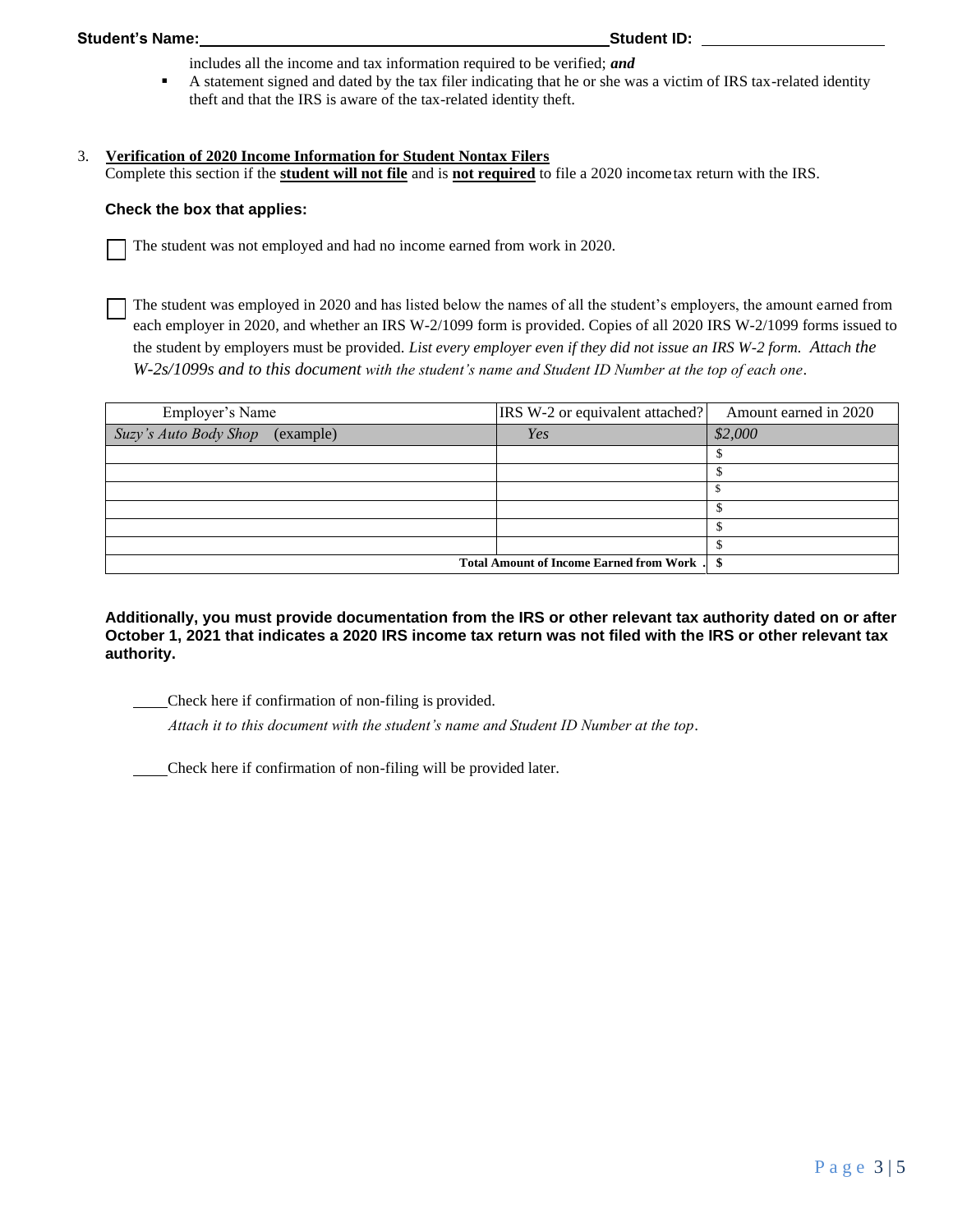# **D.** Parent's Income Information to be Verified

**Note:** If two parents were reported in Section B on page 1 of this worksheet, the instructions and certifications below refer and apply to both parents. Notify the financial aid office had a change in parents' marital status after December 31, 2020.

## 1. **Verification of 2020 Income Information for Parent Tax Filers**

**Instructions**: Complete this section if the parent(s) filed or will file a 2020 IRS income tax return. The best way to verify income is by using the IRS Data Retrieval Tool (IRS DRT) that is part of FAFSA on the Web at FAFSA.gov. In most cases, no further documentation is needed to verify 2020 income information that was transferred into the student's FAFSA using the IRS DRT if that information was not changed by the FAFSA filer. *If you need more information about when, or how to use the IRS Data Retrieval Tool see your financial aid administrator.*

# **Check the box that applies:**

The parent has used the IRS Data Retrieval Tool in FAFSA on the Web to transfer 2020 IRS income information into the student's FAFSA. The student's school will use the IRS information transferred into the student's FAFSA to complete the *verification process*.

The parent has not yet used the IRS Data Retrieval Tool but will use the tool to transfer 2020 IRS income information into the student's FAFSA once the parent's IRS tax return has been filed.

The parent is unable or chooses not to use the IRS Data Retrieval Tool, and the parent will provide the school a copy of the **2020 IRS tax return transcript(s) or a signed copy of the 2020 income tax return and applicable schedules.** 

*To obtain an IRS tax return transcript go to [www.IRS.gov a](http://www.irs.gov/)nd click "Get a Transcript" link under the Tools heading or call 1-800-908-9946. Make sure you order the "IRS tax return transcript" and not the "IRS tax account transcript." It takes up to two weeks for IRS income information to be available for electronic IRS tax return filers, and up to eight weeks for paper tax return filers.*

*If the parents are married, and separate 2020 tax returns were filed, 2020 IRS tax return transcripts* (*or a signed copy of the 2020 income tax returns and applicable schedules) must be submitted for each parent.*

Check here if 2020 IRS tax return transcript(s) or a signed copy of the 2020 income tax return and applicable schedules is provided. *Attach it to this document with the student's name and Student ID Number at the top*.

Check here if 2020 IRS tax return transcript(s) or a signed copy of the 2020 income tax return and applicable schedules will be submitted to the student's school later. *Verification cannot be completed until the IRS tax return transcript(s) has been submitted to the school*

## 2. **Verification of 2020 Income Information for Parents with Unusual Circumstances**

Complete this section if the student's parent(s) has filed or willfile a 2020 income tax return with any of the following circumstances.

## **Check the box that applies:**

The parent is required to file a 2020 IRS income tax return and has been **granted a filing extension by the IRS,** must provide.

- A copy of IRS Form 4868, ''Application for Automatic Extension of Time to File U.S. Individual Income Tax Return,'' that was filed with the IRS for tax year 2020.
- A copy of the IRS's approval of an extension beyond the automatic six-month extension if the individualrequested an additional extension of the filing time for tax year 2020.
- **•** Verification of Non-Filing Letter (confirmation that the tax return has not yet been filed) from the IRS or other relevant tax authority dated on or after October 1, 2020.
- A copy of IRS Form W–2 for each source of employment income received for tax year 2020 *and*,
- If self-employed, a signed statement certifying the amount of the individual's Adjusted Gross Income (AGI) and the U.S. income tax paid for tax year 2020.

The parent has **filed an amended IRS income tax return** for tax year 2020, must provide:

- A signed copy of the 2020 IRS Form 1040X, "Amended U.S. Individual Income Tax Return," that was filed with the IRS; *and*
- **A 2020 IRS Tax Return Transcript (that will only include information from the original tax return and does not have** to be signed) **or** a signed copy of the 2020 IRS Form 1040 and the applicable schedules that were filed with the IRS **or** used the IRS Data Retrieval Tool in FAFSA on the Web to transfer 2020 IRS income information.

The parent was the **victim of IRS tax-related identity theft**, must provide:

- A Tax Return Database View (TRDBV) transcript obtained from the IRS, or any other IRS tax transcript(s) that includes all the income and tax information required to be verified; *and*
- A statement signed and dated by the tax filer indicating that he or she was a victim of IRS tax-related identity theft and that the IRS is aware of the tax-related identity theft.